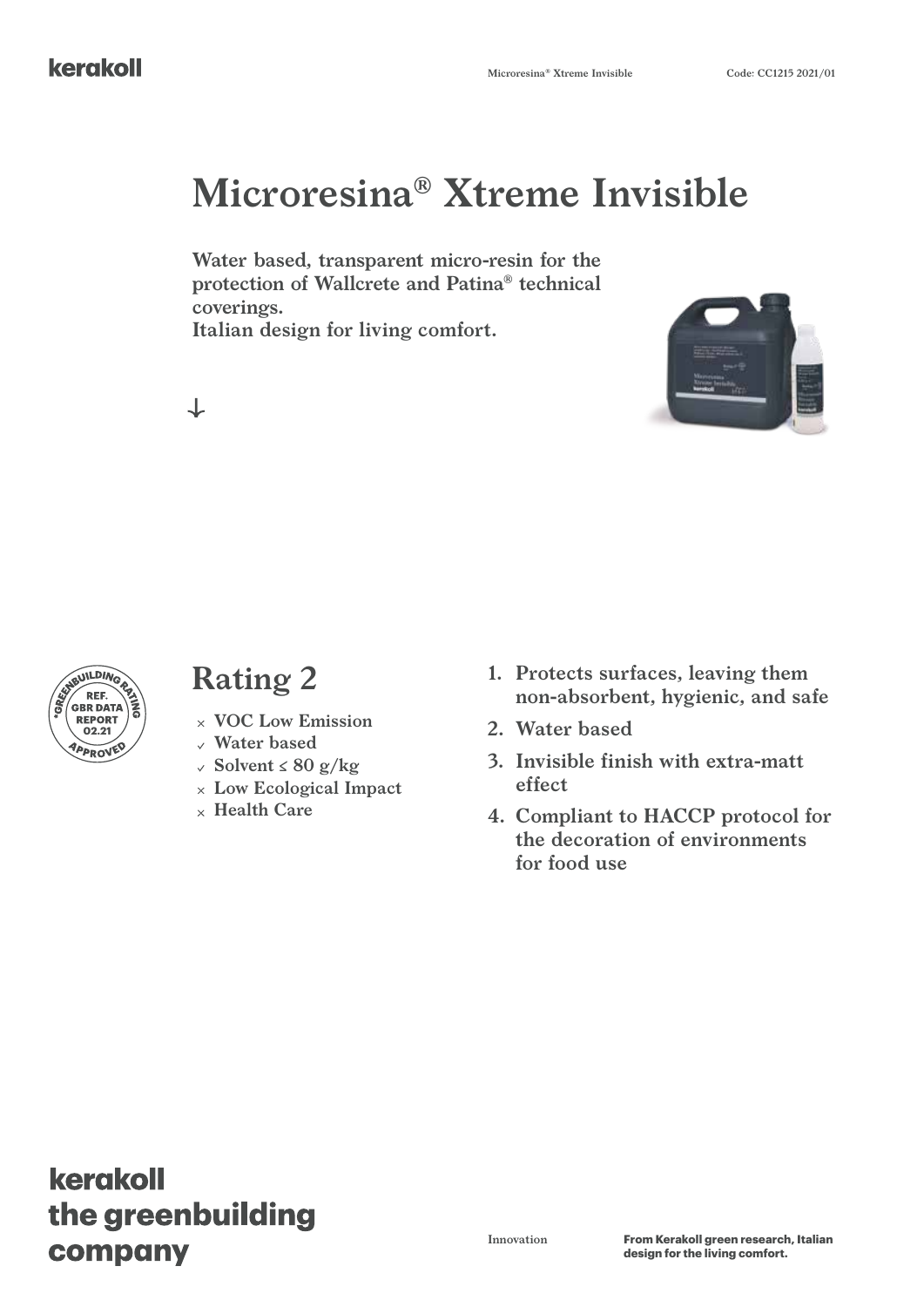#### **Areas of application**

- **High-performance, transparent, water based protective Microresina®.**
- **End use:**
	- **- Decor Paint for the creation of the Wallcrete surface.**
	- **- Finish for the creation of the Patina® surface.**
	- **- Legno Nat White, Grey and Black in order to create the Microresina® Parquet Nat, Nat White, Nat Grey and Nat Black surfaces.**

**Do not use**

**Outside Wallcrete, Patina® and Microresina® Parquet Nat, Nat White, Nat Grey and Nat Black systems.**

# **Instructions for use**

- **Preparation of substrates**
	- **- In order to create the Wallcrete surface, wait until Decor Paint has dried completely.**
	- **- In order to create the Patina® surface, wait until Finish has dried completely and sand the surface with 80-120 grain sandpaper in order to remove any small imperfections and to render the surface pleasing to the touch.**
	- **- In order to create the Microresina® Parquet Nat, Nat White, Nat Grey and Nat Black surfaces, wait until the LegnoNat Base, LegnoNat White, LegnoNat Grey and LegnoNat Black respective products have dried completely.**
- **Preparation**
- **Shake part A before use, and pour it into the provided special tray. Pour in the hardening compound slowly while stirring, in a ratio of Part A : Part B = 10 : 1 and stir well until fully mixed. Dilute 10% with clean water then mix again. Set aside for 5 minutes before applying.**
- **Application**
	- **- Wallcrete surface: apply 2 coats of Microresina® Xtreme Invisible with Roller Plus or a flat brush respecting the coverage of**   $60 \text{ ml/m}^2$  per coat.
- **- Patina® surface: apply 3 coats of Microresina® Xtreme Invisible with Roller Plus or a flat brush respecting the coverage of 60 ml/m2 per coat.**
- **- Microresina® Parquet Nat: apply 2 coats of Microresina® Xtreme Invisible with Roller Plus respecting the coverage of 100 ml/m2 for the 1st coat and 80 ml/m2 for the 2nd. In environments subject to high levels of foot traffic or whenever it is necessary, apply a 3rd coat of Microresina® Xtreme Invisible respecting the coverage of 60 ml/m2 per coat.**
- **Other instructions for application Waiting time for the overlaying of the second and third coats of Microresina® Xtreme Invisible: 2 hours (+30°C) and 3 hours (+10 °C). If the second or third coat is applied within 12 hours it is not necessary to sand the surface. If a period of over 12 hours has passed, sand with Softpad, vacuum to remove all the sanding dust with care, use a cloth to eliminate all possible residues and apply the second layer of Microresina® Xtreme Invisible.**

**Clean equipment and residues of Microresina® Xtreme Invisible with water before the product hardens.**

**Cleaning**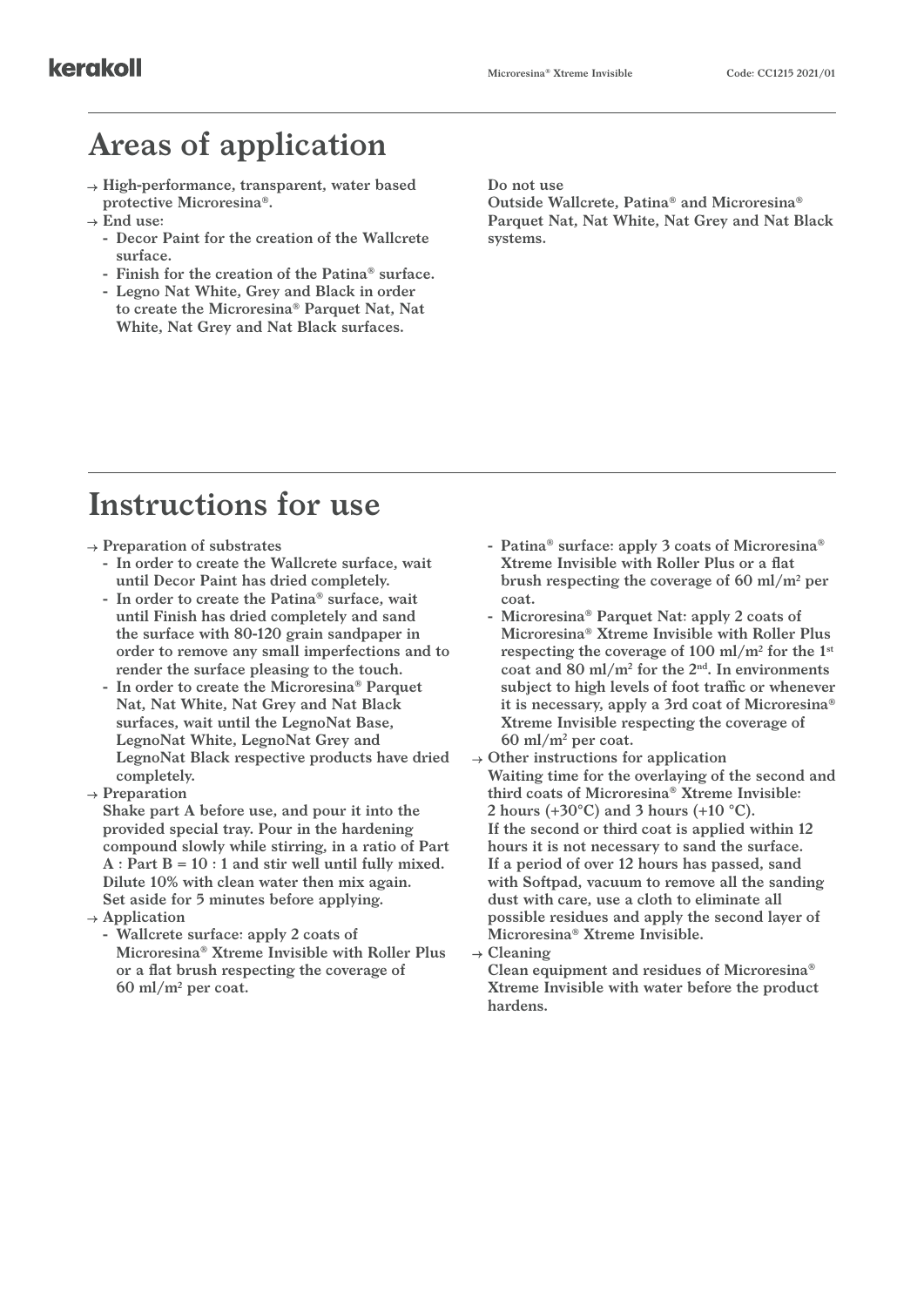### **Special notes**

- **Before use acclimatize the product to reach room temperature.**
- $\rightarrow$  At the end of the applications in environments **with frequent contact with water, for sealed plaques, shower boxes and drains use the clear transparent Hyperflex® Hybrid sealant or Silicone Color.**
- **Always use clean containers and tools.**
- **Once opened, each bottle must be used as quickly as possible.**
- **Use within 90 minutes from mixing.**
- **Before starting application, check that the roller has been thoroughly cleaned so that it does not shed "hairs" during the initial phase of application.**
- **Avoid direct contact with highly aggressive substances, such as highly acid or basic substances and highly oxidizing substances (e.g. hair dye) which may alter the floor colour.**
- $\rightarrow$  Cured plastic materials with a high content of **plasticizers (e.g. tires and protective rubbers) may mark the floor if left in contact for a prolonged period of time on the flooring.**
- **Pay attention to contact with tanned leather carpets and/or leather treated with dyes: prolonged direct contact with materials of this type can release oxidizing substances and dyes that can permanently alter the colour of the floor.**
- **The photographic images in the catalogue and on the website, as well as the colours shown in the samples are to be considered purely indicative.**
- **Use material from a single production batch for each project.**
- **Materials coming from different batches may have variations in tonality and colour.**

#### **Certificates and marks**

ur Information sur le niveau d'émission de substances volatiles dans l'air intérieur, présentant un risque de toxicité par inhalation, sur une échelle de classe allant de A+ (très faibles émissions) à C (fortes émis

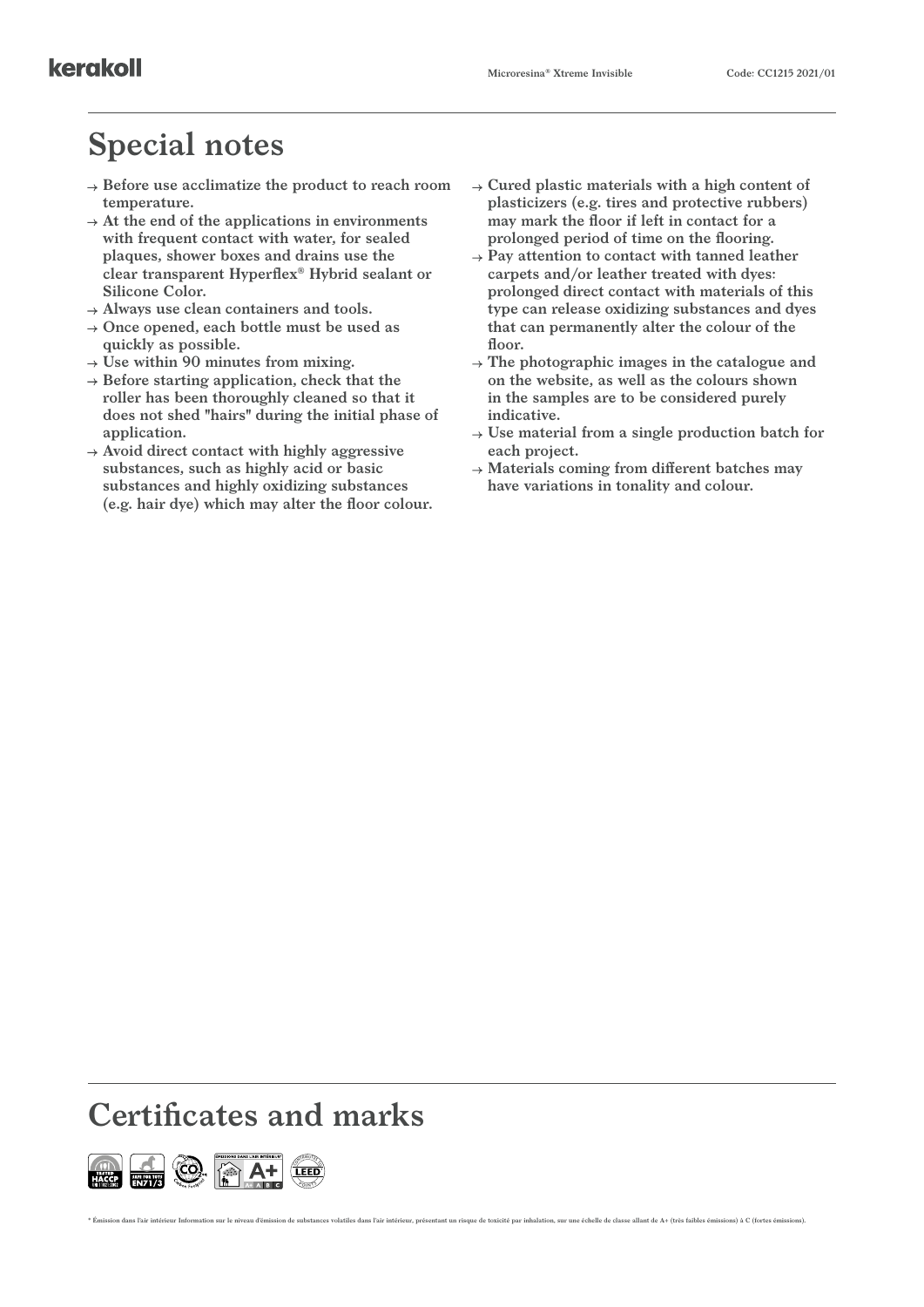| <b>Technical Data compliant with Kerakoll Quality Standard</b> |                                                                              |  |
|----------------------------------------------------------------|------------------------------------------------------------------------------|--|
| Appearance:                                                    |                                                                              |  |
| - Part A                                                       | whitish liquid                                                               |  |
| - Part B                                                       | transparent, translucent fluid                                               |  |
| Specific weight:                                               |                                                                              |  |
| $- Part A$                                                     | $\approx 1.04 \text{ kg/dm}^3$                                               |  |
| - Part B                                                       | $\approx 1.07 \text{ kg/dm}^3$                                               |  |
| Packaging                                                      | part A 2.5 $l$ can / 1 l bucket<br>part B 0.25 l bottle / 0.1 l bottle       |  |
| <b>Shelf life</b>                                              | $\approx$ 12 months from production in the original sealed packaging         |  |
| Warning                                                        | protect from frost, avoid direct exposure to sunlight and sources<br>of heat |  |
| <b>Mixing ratio</b>                                            | part A : part B = $10:1$                                                     |  |
| <b>Dilution</b>                                                | water                                                                        |  |
| Pot life                                                       | $\approx 90$ min.                                                            |  |
| Workability time                                               | $\approx$ 1 hr                                                               |  |
| Temperature range for application                              | from +10 $^{\circ}$ C to +30 $^{\circ}$ C                                    |  |
| Relative environmental humidity                                | $\leq 75\%$                                                                  |  |
| Dust free                                                      | $\approx$ 1 hr                                                               |  |
| Waiting time for next application                              | $\approx$ 2 hrs (+30 °C) / $\approx$ 3 hrs (+10 °C)                          |  |
| Interval before normal use:                                    |                                                                              |  |
| - domestic use                                                 | $\approx$ 2 – 4 days (light foot traffic)                                    |  |
| - commercial use                                               | $\approx$ 7 – 10 days (heavy traffic)                                        |  |
| - washing and contact with water                               | $\approx$ 5 days                                                             |  |
| Coverage:                                                      |                                                                              |  |
| - Wallcrete                                                    | $\approx 60$ ml/m <sup>2</sup> for coat (2 coats)                            |  |
| - Patina®                                                      | $\approx$ 60 ml/m <sup>2</sup> for coat (3 coats)                            |  |
| - Microresina <sup>®</sup> Parquet Nat                         | $\approx 100$ ml/m <sup>2</sup> (1 <sup>st</sup> coat)                       |  |
|                                                                | $\approx 80$ ml/m <sup>2</sup> (2 <sup>nd</sup> coat)                        |  |
|                                                                | $\approx$ 60 ml/m <sup>2</sup> (if a 3 <sup>rd</sup> coat is required)       |  |

**Values taken at +20 °C, 65% R.H. and no ventilation. Data may vary depending on specific conditions at the building site, i.e.temperature, ventilation and absorbency level of the substrate.**